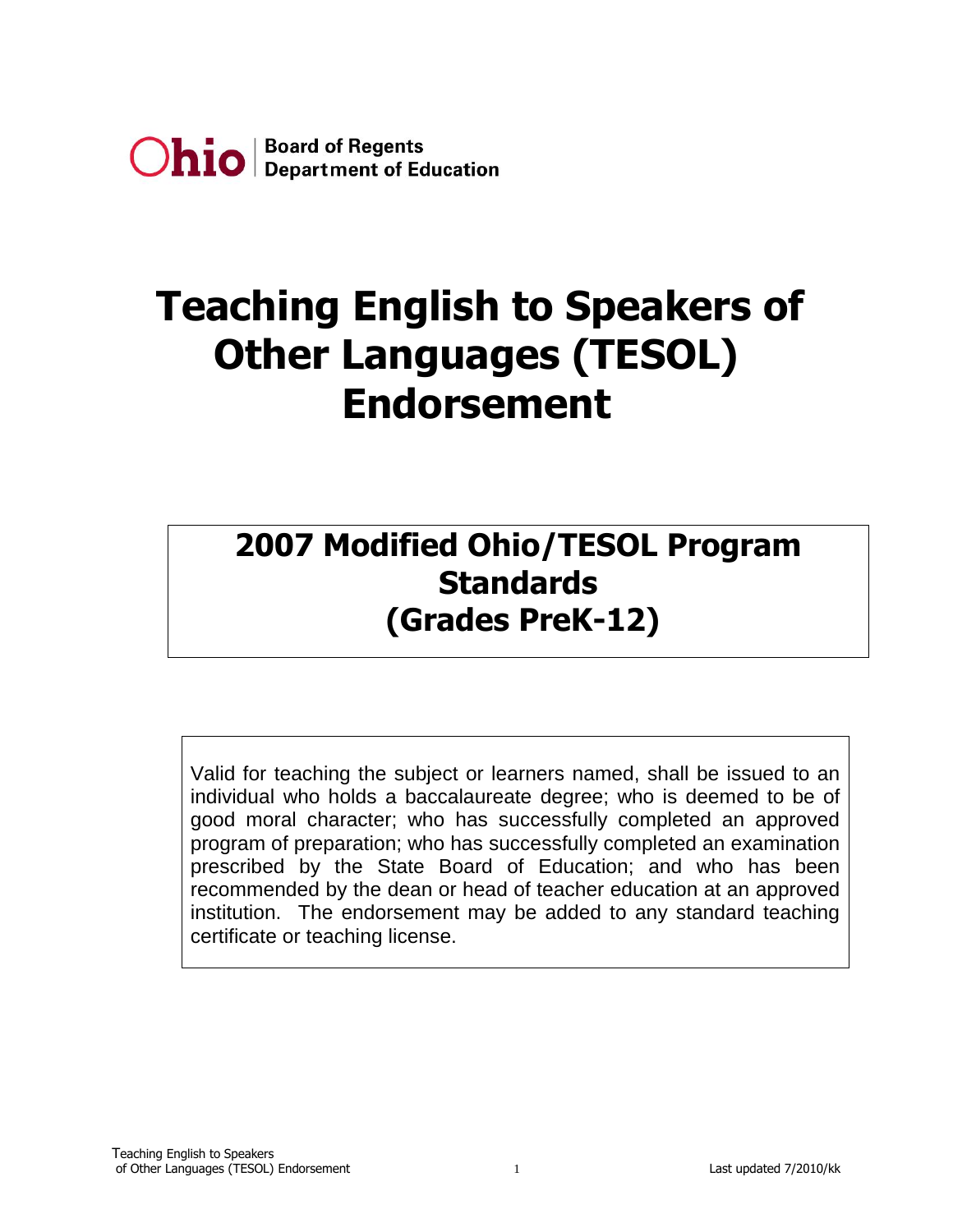### **Ohio Educator Licensure Standards for Teaching English to Speakers of Other Languages (TESOL) Endorsement**

#### **Introduction**

The Ohio Educator Licensure Program Standards for Teaching English to Speakers of Other Languages (TESOL) programs were developed in spring 2007 by an advisory committee after a thorough review of the following documents: 1) TESOL/NCATE standards for the accreditation of initial programs in P–12 ESL teacher education; Draft prepared and developed by the TESOL Task Force on ESL Standards for P–12 Teacher Education Programs April, 2002. 2) Modified Ohio Teaching English to Speakers of Other Languages Endorsement (TESOL) Outcomes matrix.

The standards were reviewed by an advisory committee consisting of TESOL representatives from fouryear institutions of public and private teacher preparation institutions of higher education. We wish to acknowledge the following individuals who served on the advisory committee:

| Alan Hirvela, Ph.D.       | <b>The Ohio State University</b>             |
|---------------------------|----------------------------------------------|
| Susan Hersh, Ph.D.        | <b>Otterbein College</b>                     |
| Mary Kathryn McVey, Ph.D. | <b>Franciscan University of Steubenville</b> |
| Timothy Micek, Ph.D.      | <b>Ohio Dominican University</b>             |
| Janie Rees-Miller, Ph.D.  | <b>Marietta College</b>                      |

#### **Performance-based standards**

Ohio requires performance-based programs and program reports which must include candidate performance assessments. Performance-based assessments should be appropriate for the standards including multiple forms of measurement, and measurement at multiple points over a candidate's progression through a program.

#### **Licensure Rule 3301-24-05 (E) (16)**

An endorsement of a teacher license, valid for teaching the subject or learners named, shall be issued to an individual who holds a baccalaureate degree; who is deemed to be of good moral character; who has successfully completed an approved program of preparation; who has successfully completed an examination prescribed by the State Board of Education; and who has been recommended by the dean or head of teacher education at an approved institution. The endorsement may be added to any standard teaching certificate, or provisional or professional teaching license.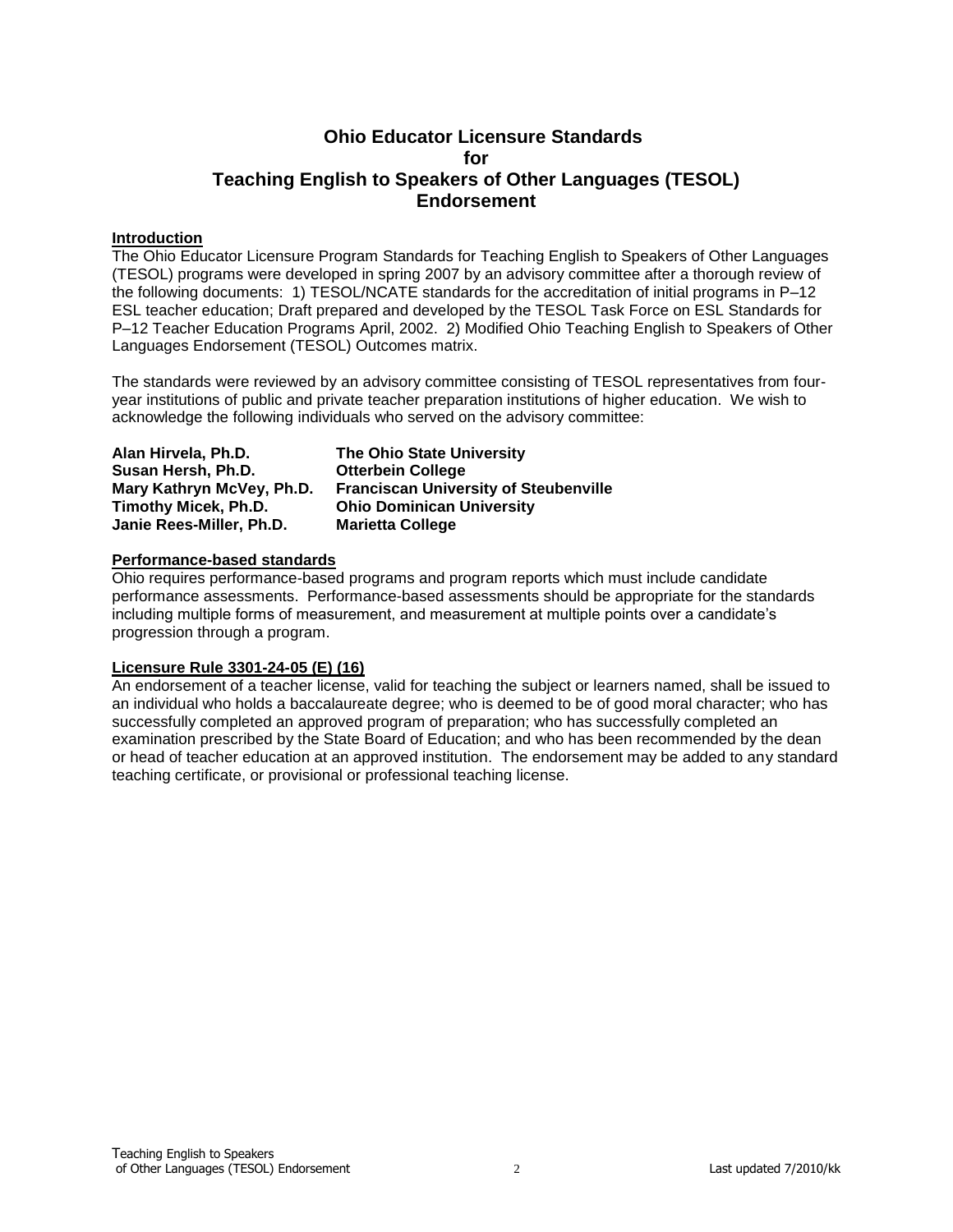#### **TEACHING ENGLISH TO SPEAKERS OF OTHER LANGUAGES (TESOL) STANDARDS**

**Standard 1. Candidates demonstrate knowledge and understanding of students of diverse cultural and language backgrounds.**

1.1 Candidates know and use information relating to different cultural and language groups in the U.S. and Ohio.

1.2 Candidates understand the student's culture and the impact on learning and performance in the classroom.

#### **Standard 2. Candidates demonstrate knowledge and understanding of English structure and usage.**

2.1 Candidates know and use theoretical-based approaches to describing language structure and usage.

2.2 Candidates know and use English language variations, phonology, morphology and syntax.

2.3 Candidates demonstrate competence in English communication skills of listening, speaking, reading, and writing.

**Standard 3. Candidates demonstrate knowledge and understanding of the process of language learning.**

3.1 Candidates demonstrate and know similarities and differences between first and second (new) language acquisition across age/grade levels.

3.2 Candidates know and use theories of second (new) language acquisition.

3.3 Candidates demonstrate knowledge of effects of cognitive, affective, and socio-cultural variables on second (new) language acquisition.

**Standard 4. Candidates demonstrate knowledge and understanding of the context of second (new) language acquisition in the United States.**

4.1. Candidates know and incorporate terminology and definitions related to second (new) language instruction into language instruction.

4.2 Candidates know and demonstrate knowledge of historical, legal, demographic, immigration and migration issues.

4.3 Candidates know and demonstrate knowledge of educational issues related to language minority students.